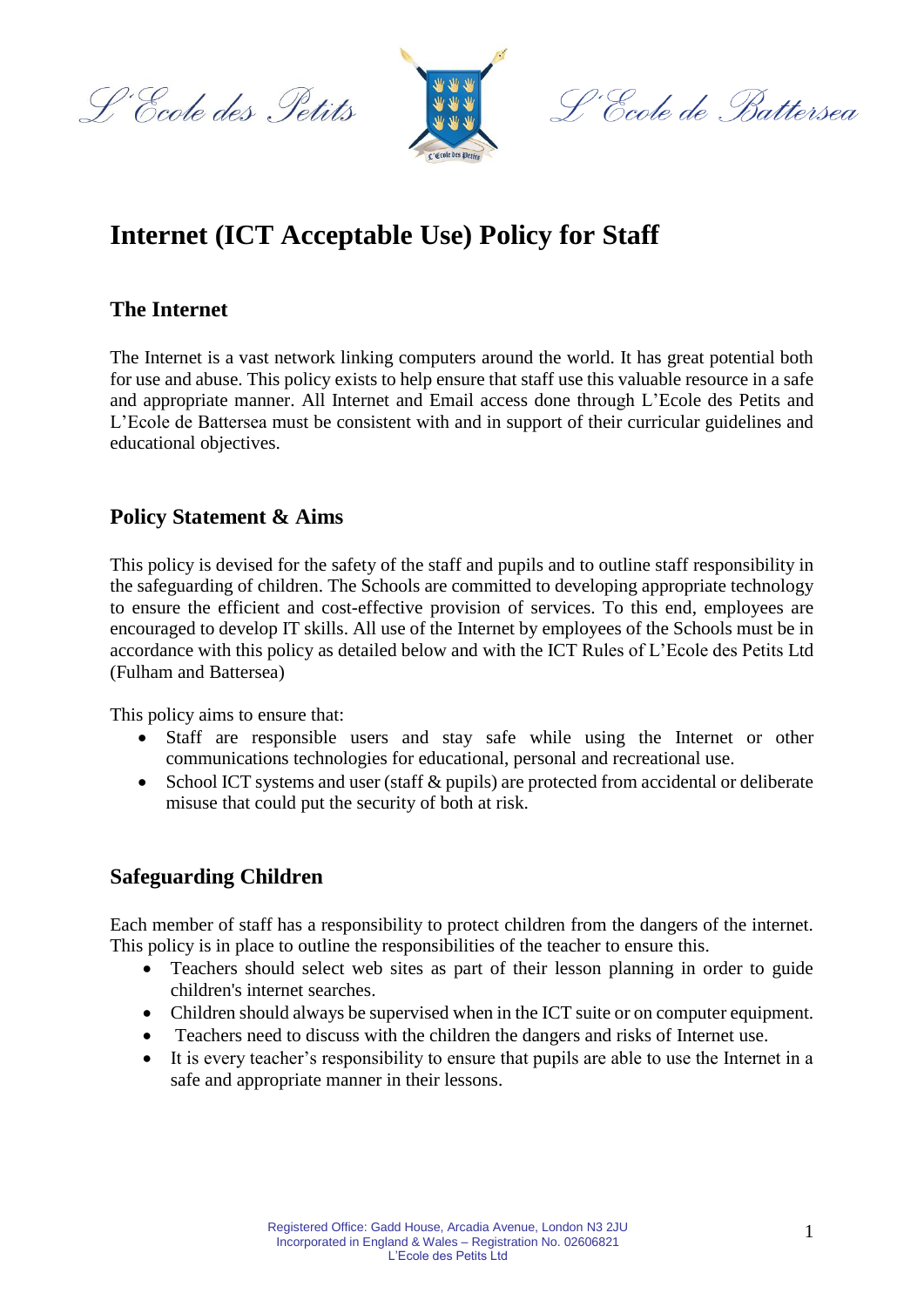L'Ecole des Petits



S, Ecole de Battersea

#### **The Legal Position**

- Staff should be aware that electronic text (email) has the same status in law as the printed word. This means that email communications can be potentially actionable in law in exactly the same way as the printed word for breaches of the relevant legislation such as the Data Protection Act 2018 or the laws surrounding libel or defamation.
- Staff must, therefore, be aware that they have a personal responsibility and hence are potentially personally liable for the legality, accuracy and confidentiality of statements made in email communications. This applies irrespective of whether those communications are circulated purely internally within the organisation or externally via the Internet.
- Where defamatory statements or other comments which are actionable in law are made, or where there is a breach of confidentiality, then disciplinary action may be taken.
- Staff must be aware that all personal data held on the school's network is subject to the Data Protection Act 1998 and the School's data protection policy.
- Staff must ensure that they have permission to use the original work of others in their own work.
- Where work is protected by copyright, staff must not download or distribute copies.
- All material and resources created by staff and saved on the School's network remain the property of the School and making unauthorised copies of or deleting such materials and work may be in breach of the Data Protection Act, Individual Copyright or Intellectual Property Rights.

#### **Staff responsibility and Internet use**

Each member of staff is expected to take individual responsibility for his or her appropriate use of the Internet and Email.

- The email service and access to the Internet have been provided to staff on the basis that they will be used primarily for L'Ecole des Petits Ltd business purposes. However, reasonable and limited use of these services for social and recreational purposes, where not in breach of this policy and other relevant rules or otherwise forbidden, is permitted outside of normal working hours (8.30am-4.00pm).
- Staff must not use any programmes or software that might allow them to bypass the filtering / security systems in place to prevent access to certain materials/sites.
- The use of social networking sites such as, but not limited to, Facebook, Twitter, Instagram, MySpace etc is not allowed at school.
- It is also forbidden by the school that the personal use of social networking should involve comments or pictures about the school, the staff, children or parents, or any school-related activities. The use of the internet for personal use should be seen as a privilege and if there is evidence of abuse, appropriate disciplinary action may be taken.
- Staff must not take or publish images of others without their permission and in accordance with the school's policy on using images outside of the school confines.
- Staff must not use their personal equipment without the express permission of the head whilst on school business.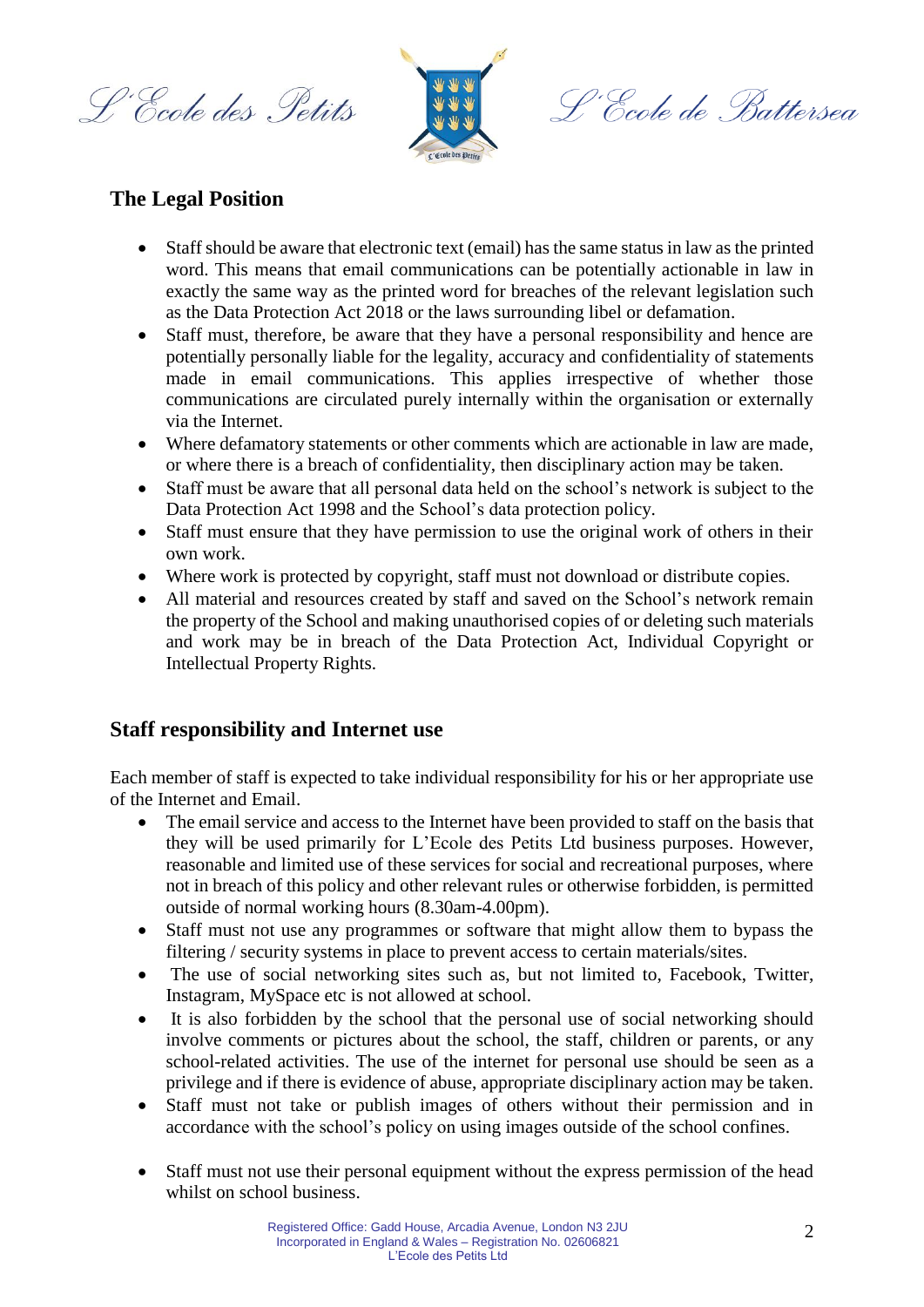L'Ecole des Petits



L'École de Battersea

- Staff must not use the school's internet for personal gain, political or advertising purposes.
- Staff must be aware that the use of the internet, e-mail or any other media to gain access to inappropriate materials such as pornography, racist or any other offensive material is forbidden.
- Staff must not engage in any on-line activity that may compromise their professional responsibilities or bring the school into disrepute.

# **Monitoring Email Use and Internet Access**

Uses of the L'Ecole des Petits' Internet and Email access are not private. School Directors may examine all staff computer files and records. Administrators will cooperate in providing access to law enforcement authorities when required.

Therefore, all use of the email system and of Internet access will be recorded and regularly monitored to ensure the system is being used effectively and in line with this policy and all relevant legislation. Employees will be considered to have consented to this monitoring by their acceptance of employment at L'Ecole des Petits, and their implicit agreement to comply with L'Ecole des Petits Ltd Computing Rules.

Hard copies of email messages will be used as evidence in disciplinary proceedings.

All email messages and records of sites accessed will be retained within the L'Ecole des Petits for a reasonable period.

There is filtering in place to block inappropriate websites. In order to help provide safe Internet access for all pupils and in accordance with the Children's Internet Protection Act (CIPA), L'Ecole des Petits System makes all reasonable efforts to monitor the online activities of pupils, teachers and staff while using L'Ecole des Petits Internet access. This monitoring includes, but is not limited to;

Preventing access to inappropriate content on the Internet and the Worldwide Web by subscribing to an educational filtering service Smoothwall.

Preventing unlawful access, including so-called hacking, and other unlawful activities by pupils online.

Preventing unauthorized disclosure, use and dissemination of personal information regarding pupils.

Restricting access to materials deemed harmful to pupils.

Staff should be aware that the Smoothwall monitoring program produces a monthly report to the management team on school internet activity.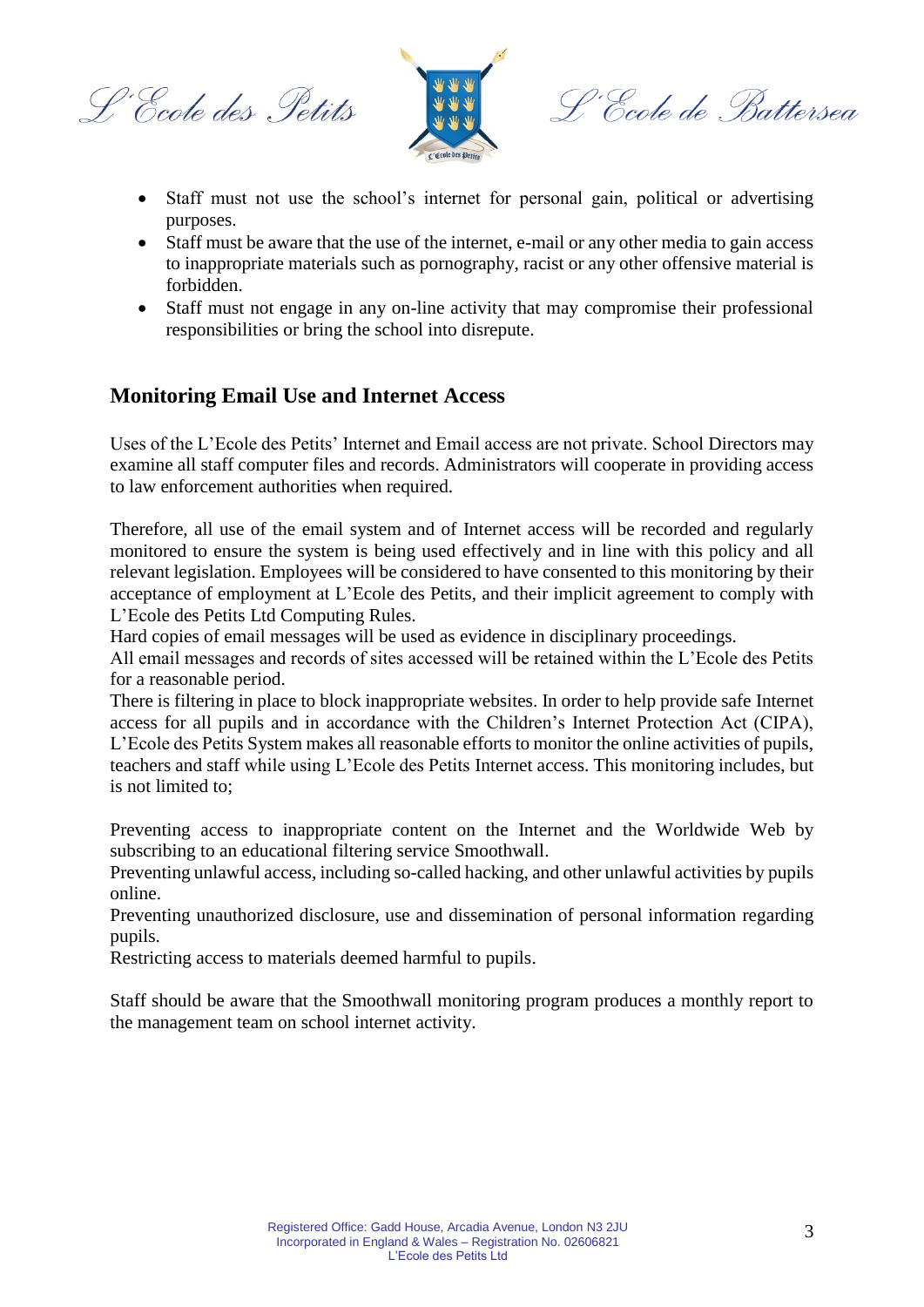L'École des Petits



L'École de Battersea

#### **System security and confidentiality**

Staff are expected to follow procedures and guidelines that are issued in this document to protect the security of L'Ecole des Petits Ltd network system and to respect its confidentiality. This includes local school rules regarding downloading software and files.

- Staff must not disclose any password or login name to anyone other than the persons responsible for running and maintaining the system.
- Staff must ensure they have logged off when not at the computer.
- Staff must not access, copy, remove or alter any other user's files, without their express permission.

By signing their contract of employment, all staff understand that this Acceptable Use Policy applies not only to their work and use of school ICT equipment in school, but also applies to their use of school ICT equipment out of school and their use of personal equipment in school or in situations related to their employment by the schools.

# **Inappropriate Use of Email and the Internet**

Although active use of the email system and of the Internet is encouraged, abuse of these systems can result in very serious consequences for L'Ecole des Petits and disciplinary action may be taken for inappropriate use, which could lead to summary dismissal, in accordance with the term of your contract of employment.

Staff should report any abuse of the ICT systems or any inappropriate, illegal or harmful material or incident to the ICT Coordinator or DSL

Inappropriate use of the systems would include:

- **Harassment**
- **Personal use of the system during work time without good reason**
- Online gambling
- Accessing, using or printing any material that may cause offence e.g. pornography
- Accessing, using or printing any material that is inappropriate as judged by the school Directress in the context of the school environment and the education and protection of children.
- Engaging in cyber cheating or plagiarism. Plagiarism is taking material created by others and presenting it as if it were one's own.
- **Participating in private, commercial or political activities that are not directly related to** the educational purposes of L'Ecole des Petits.
- Accessing the Internet for non-school related activities, such as accessing chat rooms.
- Engaging in instant messaging, posting or filling out forms with private or personal information about yourself or information about another person.
- Attempting to access another person's files.
- **Downloading or distributing copyright information and/or any copyrighted software**